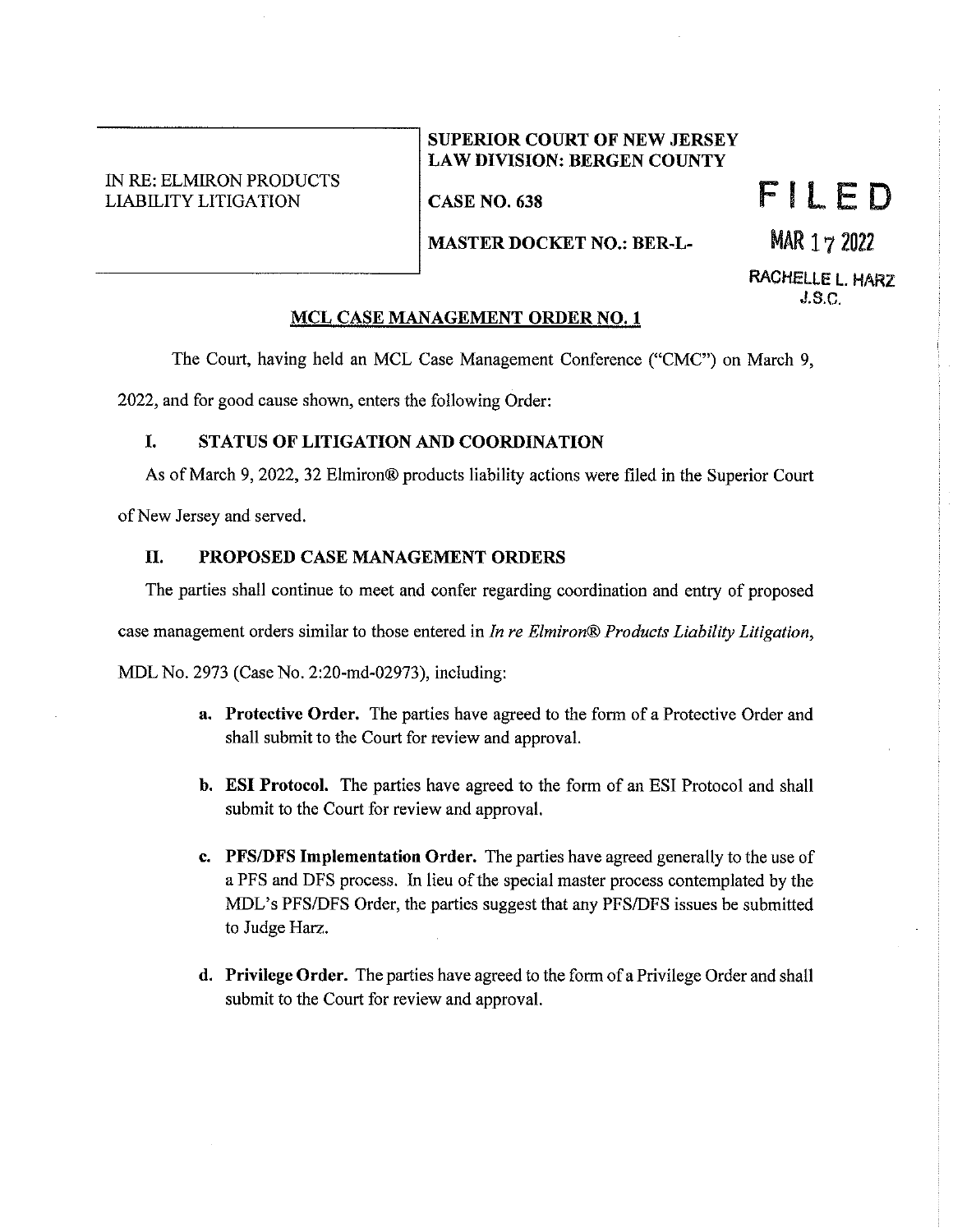**e. Case & Claim Data Form.** The parties have agreed to the form of an Order governing case and claim data form completion and submission, and shall submit to the Court for review and approval.

### **III.** LEADERSHIP

In accordance with this Court's Initial Case Management Order dated February 25, 2022, the

Court hereby appoints Kristen Fournier, Esq. and Danielle Gold, Esq. as lead counsel, and Chris

Seeger, Esq. and Michael Zogby, Esq. as liaison counsel.

#### **IV. COORDINATION OF DISCOVERY AND EFFICIENCY**

The parties shall continue to meet and confer regarding efficient and organized coordination

of discovery. Defendants shall continue to cross-notice MDL depositions for purposes of this

MCL. Plaintiffs' lead counsel shall be copied on document production transmittals.

### **V. CASE MANAGEMENT-RELATED ISSUES**

The parties shall continue to meet and confer regarding the following issues:

- a. Suggested Schedule for Joinder of Parties;
- b. Amendment of Pleadings;
- c. Deadlines for the Conduct of Discovery/Use of Written Master Discovery Requests;
- d. Mode of Trial;
- e. Master Complaint; and
- f. Motions to dismiss and dispositive motions.

#### **VI. DOCUMENTS/RECORDS**

The parties shall use the agreed-upon vendors for document production in this case, and the

agreed-upon, related production protocols.

### **VII. STATUS OF VARIOUS DEFENDANTS**

**a.** Teva Defendants. The majority of MCL plaintiffs have agreed to dismiss some or

all of the Teva Defendants. The parties shall continue to meet and confer on the